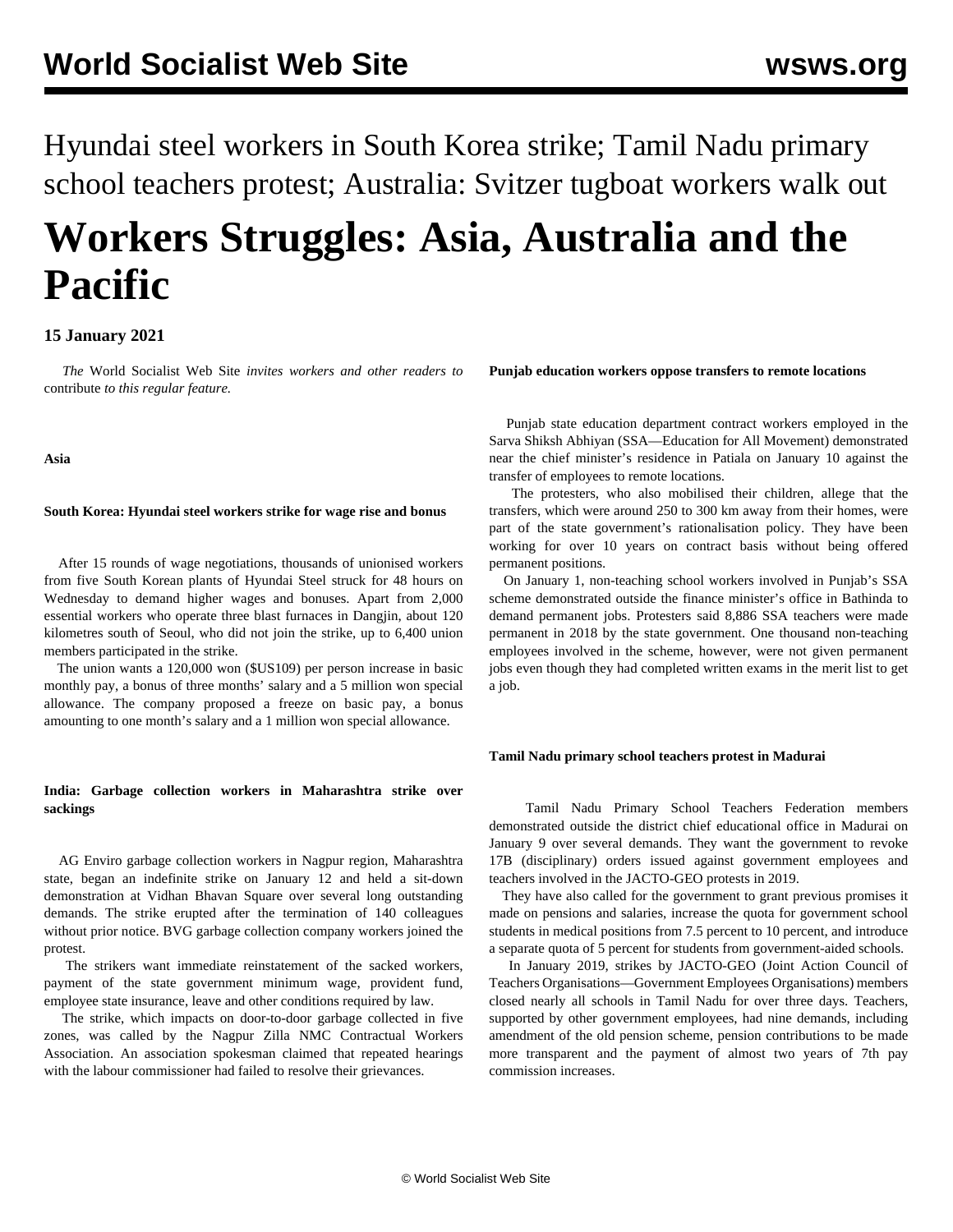# **Puducherry power distribution workers hold second strike against privatisation**

 Puducherry Electricity Department workers began an indefinite strike on Tuesday and demonstrated outside the department's headquarters in opposition to the Indian government's move to privatise the power sector in the Union Territory. The department has about 3,000 employees. The strike was coordinated by the Joint Action Committee of Engineers and other staff representatives.

 The unions previously shut down a week-long anti-privatisation strike in December after claiming they had a verbal promise from the chief minister that he would arrange a meeting with India's power minister to discuss their grievance. The state government plans to hand over maintenance of five power stations to private operators for two years. Workers fear the move is the first step towards full privatisation.

 Public sector workers across India have been protesting for several months, including two national one-day strikes, against the Indian government's plan to privatise railway, power, petroleum, finance and other public sector companies.

#### **Tamil Nadu government contract nurses demand permanent jobs**

 Contract nurses demonstrated in Erode on January 12 to demand permanent jobs and a time-scale base wage. The protest was organised by members of the Tamil Nadu MRB Nurses' Empowerment Association.

 On November 23, more than 3,000 government contract nurses struck work and gathered at the office of the Directorate of Medical and Rural Health Services in Chennai demanding permanent jobs, increased salary and more work. Services in several government hospitals, including primary health clinics, were affected.

 In 2012, the Tamil Nadu government hired more than 11,000 contract nurses for a monthly salary of 7,000 rupees (\$US96.6).

#### **Bangladeshi garment workers demand outstanding wages**

 Around 700 workers from the Sonargaon Textile factory in Barishal city, in southern central Bangladesh, demonstrated and marched on Tuesday demanding eight months' unpaid salaries and other arrears.

 In an attempt to end the demonstration, a meeting was held involving the police, district administrators, factory authorities and the workers during which the factory owner promised to reopen the plant and to pay the arrears by January 31.

 One worker told the media that the factory has been shuttered since March last year. The worker said that factory management had previously promised, after a demonstration in November, to reopen two units that month and the other in December, and pay outstanding salaries.

#### **Gazipur police attack protesting Bangladeshi garment workers**

 Police used batons to attack protesting garment workers from Radisson Fashions during a demonstration to demand dismissal of a factory-line chief at Tongi Industrial Area in Gazipur on Monday. Three workers were injured in the police attack.

 Protesters claimed that a factory-line chief hired thugs to beat workers and accused him of harassing women workers at various times outside the factory. The workers ended Monday's protest when police said they would take action against the line chief.

 The demonstration was sparked after repeated complaints to management over the line chief failed to get a response. Workers walked out on Sunday and held a sit-down protest at the factory gate. Management responded by locking them out for an indefinite period.

## **Pakistan: Unions call off protest by government workers in Islamabad**

 The All Government Employees Grand Alliance called off a mass protest of workers demanding higher pay and improved conditions outside parliament in Islamabad on Tuesday. Union leaders announced a March deadline for the government to agree to their demands and then called off the protest.

 Government workers from across the country were demanding the immediate end to the government imposed pay freeze, 100 percent pay rise and significant increases in allowances and pensions. The protest was joined by health workers from the Pakistan Institute of Medical Sciences (PIMS). Doctors at the hospital are on strike against privatisation.

 Prior to the protest the government said that it would not grant workers' demands, declaring that it was against the budget deficit reduction targets set by the International Monetary Fund. It deployed over 3,500 security personnel of the police and paramilitary units to the protest site.

 All Government Employees Grand Alliance is an umbrella union consisting of the All Pakistan Clerks Association, All Pakistan Secretariat Employees Coordination Council and other unions.

## **Australia**

### **Australia: Svitzer tugboat workers' strike**

 Some 240 members of the Maritime Union of Australia (MUA), a division of the Construction Forestry Maritime Mining and Energy Union (CFMMEU), employed by tugboat operator Svitzer Australia are in their third month of limited national industrial action. The workers are opposing Svitzer's proposed new enterprise agreement.

 MUA members on all Svitzer's vessels held a three-day strike on Tuesday and will hold two three-day stoppages on January 19 and January 26. The strikes will affect towage in 19 Australian ports, including Perth, Adelaide, Melbourne, Sydney and Brisbane.

 The MUA has accused the global company, which operates 100 vessels in Australia and Papua New Guinea, of attempting to strip away workers' rights and conditions. It claimed that despite being close to finalising a new workplace agreement earlier last year, Svitzer management decided to use the COVID-19 crisis to introduce 30 new claims that would slash workers' rights, conditions and job security. Initially Svitzer wanted to roll over its 2016 agreement for the next two years without a pay increase.

Svitzer is part of the Maersk international shipping group.